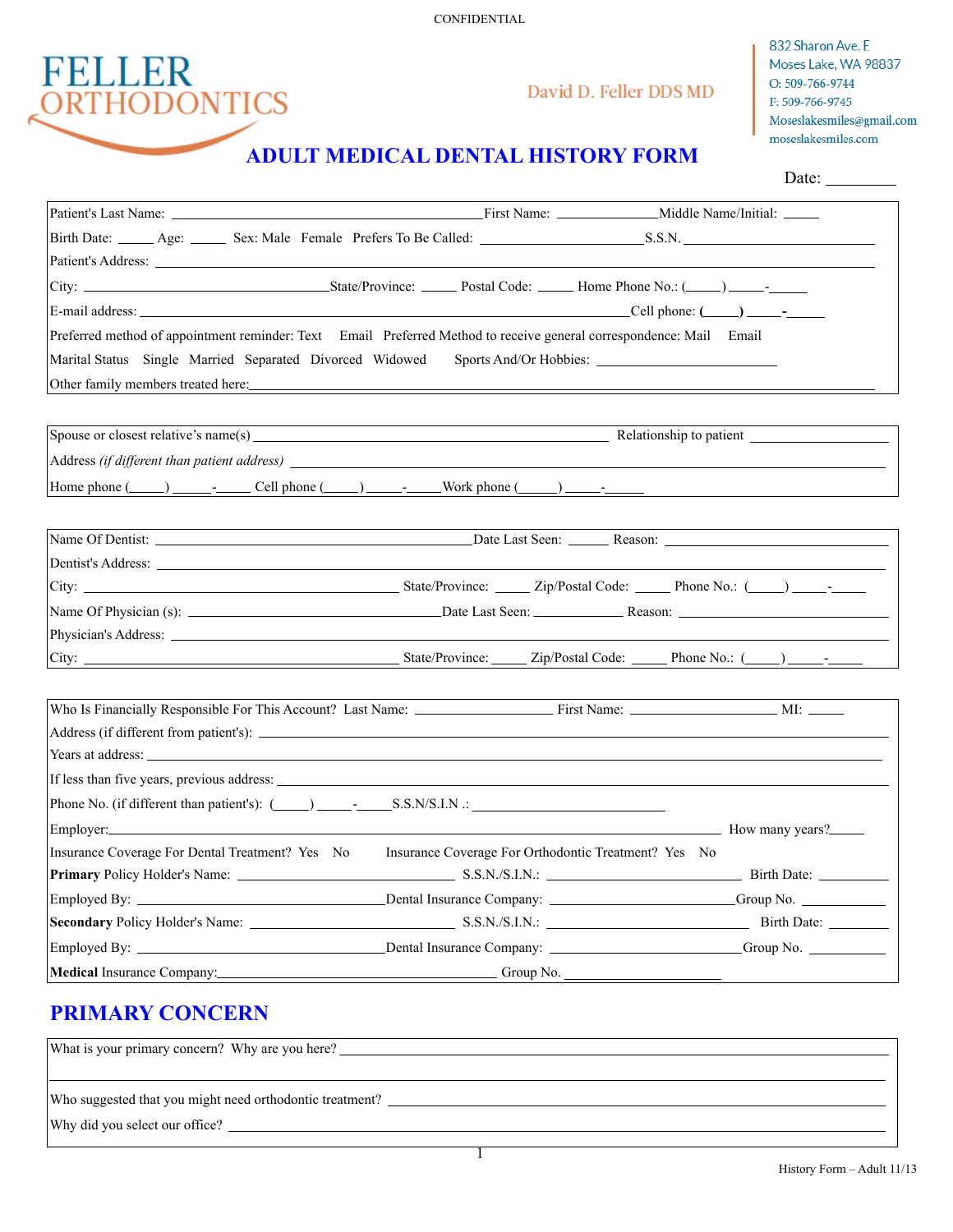#### CONFIDENTIAL

**For the following questions mark yes, no, or don't know/understand (dk/u). The answers are for office records only and will be considered confidential. A thorough and complete history is vital to a proper orthodontic evaluation.** 

## **MEDICAL HISTORY**

#### **Now or in the past, have you had:**

|  |  |  |  |  |  |  | yes no dk/u Birth defects or hereditary problems? |
|--|--|--|--|--|--|--|---------------------------------------------------|
|--|--|--|--|--|--|--|---------------------------------------------------|

| yes no dk/u                | Bone fractures, any major accidents?                                     |
|----------------------------|--------------------------------------------------------------------------|
| yes no dk/u                | Rheumatoid or arthritic conditions?                                      |
| yes no dk/u                | Endocrine or thyroid problems?                                           |
| yes no dk/u                | Kidney problems?                                                         |
| yes no dk/u                | Diabetes?                                                                |
| yes no dk/u                | Cancer, tumor, radiation or chemotherapy?                                |
| yes no dk/u                | Stomach ulcer or hyperacidity?                                           |
|                            | yes no dk/u Polio, mononucleosis, tuberculosis or pneumonia?             |
|                            | yes no dk/u Problems of the immune system?                               |
| yes no dk/u                | AIDS or HIV positive?                                                    |
|                            | yes no dk/u Hepatitis, jaundice or liver problem?                        |
| yes no dk/u                | Fainting spells, seizures, epilepsy or neurological<br>problem?          |
| yes no dk/u                | Mental health disturbance or behavioral problem?                         |
| yes no dk/u                | Vision, hearing, tasting or speech difficulties?                         |
| yes no dk/u                | Loss of weight recently, poor appetite?                                  |
| yes no dk/u                | History of eating disorder (anorexia, bulimia)?                          |
| yes no dk/u                | Excessive bleeding or bruising tendency, anemia<br>or bleeding disorder? |
| yes no dk/u                | High or low blood pressure?                                              |
| yes no dk/ u Tires easily? |                                                                          |
| yes no dk/u                | Chest pain, shortness of breath or swelling                              |
| Bleeding disorders:        |                                                                          |
| Diabetes:                  |                                                                          |
| Arthritis:                 |                                                                          |
| Metabolic disturbances:    |                                                                          |
| Severe allergies:          |                                                                          |
| Unusual dental problem:    |                                                                          |
|                            |                                                                          |

Jaw size imbalance:

Any other family medical conditions that we should know about?

| yes no dk/u  | Eye, ear, nose or throat condition?                                        |
|--------------|----------------------------------------------------------------------------|
| yes no dk/u  | Hayfever, asthma, sinus trouble or hives?                                  |
| yes no dk/u  | Tonsil or adenoid conditions?                                              |
|              | <b>yes no dk/u</b> Do you currently have/had a substance abuse<br>problem? |
| yes no dk/u  | Do you chew or smoke tobacco?                                              |
| yes no dk/u  | Operations? Describe:                                                      |
| yes no dk/u  |                                                                            |
| yes no dk/u  | Other physical problems or symptoms?                                       |
|              | Describe:                                                                  |
| ves no dk/ u | Being treated by another health care professional? For:                    |

## **WOMEN ONLY**

| Are you pregnant?<br>yes no dk/u |
|----------------------------------|
|----------------------------------|

### **PATIENT PROFILE**

| yes no dk/u | Do you brush your teeth conscientiously?         |  |  |  |
|-------------|--------------------------------------------------|--|--|--|
| yes no dk/u | Are you sensitive or self-conscious about teeth? |  |  |  |
| Medication  | Taken for                                        |  |  |  |
| Medication  | Taken for                                        |  |  |  |
| Medication  | Taken for                                        |  |  |  |

yes no dk/u <br>Are you taking medication, nutrient supplements, herbal medications or non prescription medicine? Please name them. Date of most recent physical exam?

Are there any other medical conditions that we should be aware of?

#### **Allergies or reactions to any of the following:**

| yes no dk/u | Local anesthetics (Novocaine or Lidocaine) |
|-------------|--------------------------------------------|
| yes no dk/u | Aspirin                                    |
| yes no dk/u | Ibuprofen (Motrin, Advil)                  |
| yes no dk/u | Penicillin or other antibiotics            |
| yes no dk/u | Sulfa drugs                                |
| yes no dk/u | Codeine or other narcotics                 |
| yes no dk/u | Metals (jewelry, clothing snaps)           |
| yes no dk/u | Latex (gloves, balloons)                   |
| yes no dk/u | Vinyl                                      |
| yes no dk/u | Acrylic                                    |
| yes no dk/u | Animals                                    |
| yes no dk/u | Foods (specify) $\_\_\_\_\_\_\_\_\$        |
| yes no dk/u | Other substances (specify)                 |

| ankles?                                                          |  |
|------------------------------------------------------------------|--|
| yes no dk/u Cardiovascular problem (heart trouble, heart attack, |  |

 angina, coronary insufficiency, arteriosclerosis, stroke, inborn heart defects, heart murmur or rheumatic heart disease)? **yes no dk/u** Skin disorder?

**yes no dk/u** Do you eat a well-balanced diet?

**yes no dk/u** Frequent headaches, colds or sore throats?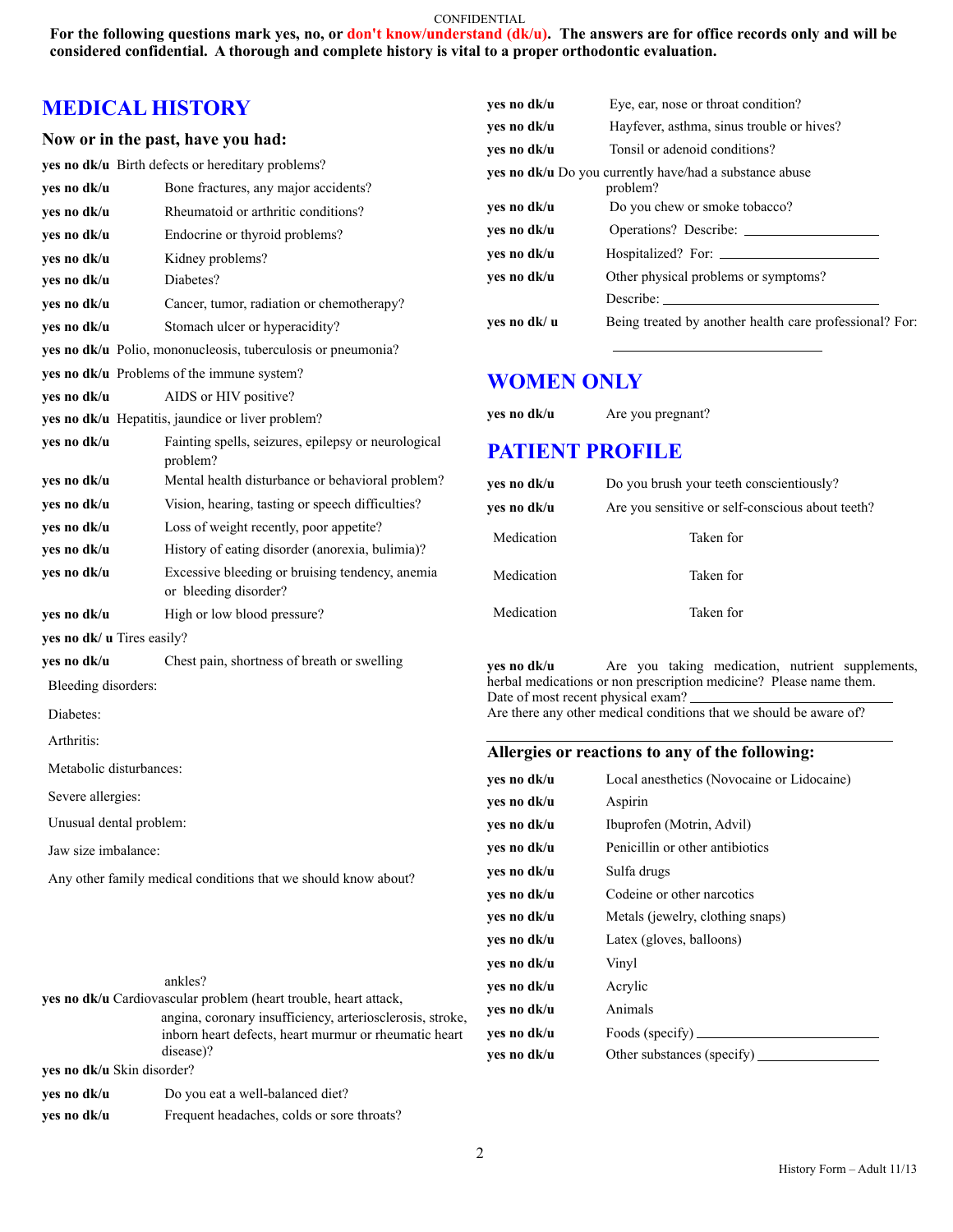# **FAMILY MEDICAL HISTORY**

**CONFIDENTIAL** 

| <b>FAMILY MEDICAL FINIORY</b>                                                                                                                                  |             | Any pain in jaw or ringing in the ears?                                                                                                                                                                                       |
|----------------------------------------------------------------------------------------------------------------------------------------------------------------|-------------|-------------------------------------------------------------------------------------------------------------------------------------------------------------------------------------------------------------------------------|
| Do your parents or siblings have any of the following health<br>problems? If so, please explain.<br><b>DENTAL HISTORY</b><br>Now or in the past, have you had: |             | Any pain or soreness in the muscles of the face or<br>around the ears?                                                                                                                                                        |
|                                                                                                                                                                |             | Difficulty encountered in chewing or jaw opening?                                                                                                                                                                             |
|                                                                                                                                                                |             | Aware of loose, broken/missing restorations                                                                                                                                                                                   |
|                                                                                                                                                                |             | $(fillings)$ ?                                                                                                                                                                                                                |
|                                                                                                                                                                |             | Any teeth irritating cheek, lip, tongue or palate?                                                                                                                                                                            |
| Started teething very early or late?                                                                                                                           | yes no dk/u | Concerned about spaced, crooked or protruding                                                                                                                                                                                 |
| Primary (baby) teeth removed that were not loose?                                                                                                              |             | teeth?                                                                                                                                                                                                                        |
| Permanent or "extra" (supernumerary) teeth removed?                                                                                                            | ves no dk/u | Aware or concerned about under or over developed                                                                                                                                                                              |
| Supernumerary (extra) or congenitally missing teeth?                                                                                                           | jaw?        |                                                                                                                                                                                                                               |
| Chipped or otherwise injured primary (baby) or<br>permanent teeth?                                                                                             | yes no dk/u | "Gum Boils", frequent canker sores or cold sores?                                                                                                                                                                             |
|                                                                                                                                                                | yes no dk/u | Taking any forms of fluoride?                                                                                                                                                                                                 |
| Teeth sensitive to hot or cold; teeth throb or ache?                                                                                                           | yes no dk/u | Any relative with similar tooth or jaw relationships?                                                                                                                                                                         |
| Jaw fractures, cysts or mouth infections?                                                                                                                      | yes no dk/u | Had periodontal (gum) treatment?                                                                                                                                                                                              |
| "Dead teeth" or root canals treated?                                                                                                                           | yes no dk/u | Would patient object to wearing orthodontic                                                                                                                                                                                   |
| Bleeding gums, bad taste or mouth odor?                                                                                                                        |             | appliances (braces) should they be indicated?                                                                                                                                                                                 |
| Periodontal "gum problems"?                                                                                                                                    | yes no dk/u | Any serious trouble associated with any previous dental                                                                                                                                                                       |
| Food impaction between teeth?                                                                                                                                  |             | treatment?                                                                                                                                                                                                                    |
| Thumb, finger, or sucking habit? Until what age ______                                                                                                         | yes no dk/u | Ever had a prior orthodontic examination or                                                                                                                                                                                   |
| Abnormal swallowing habit (tongue thrusting)?                                                                                                                  |             | treatment?                                                                                                                                                                                                                    |
| History of speech problems?                                                                                                                                    | yes no dk/u | Been under another dentist's care?                                                                                                                                                                                            |
| Mouth breathing, snoring or difficulty in breathing?                                                                                                           |             | Other and the contract of the contract of the contract of the contract of the contract of the contract of the contract of the contract of the contract of the contract of the contract of the contract of the contract of the |
| Tooth grinding, jaw clenching clicking or locking?                                                                                                             |             |                                                                                                                                                                                                                               |
|                                                                                                                                                                |             | yes no dk/ u<br>ves no dk/u<br>yes no dk/u<br>yes no dk/u<br>yes no dk/u                                                                                                                                                      |

How often does you brush? Floss?